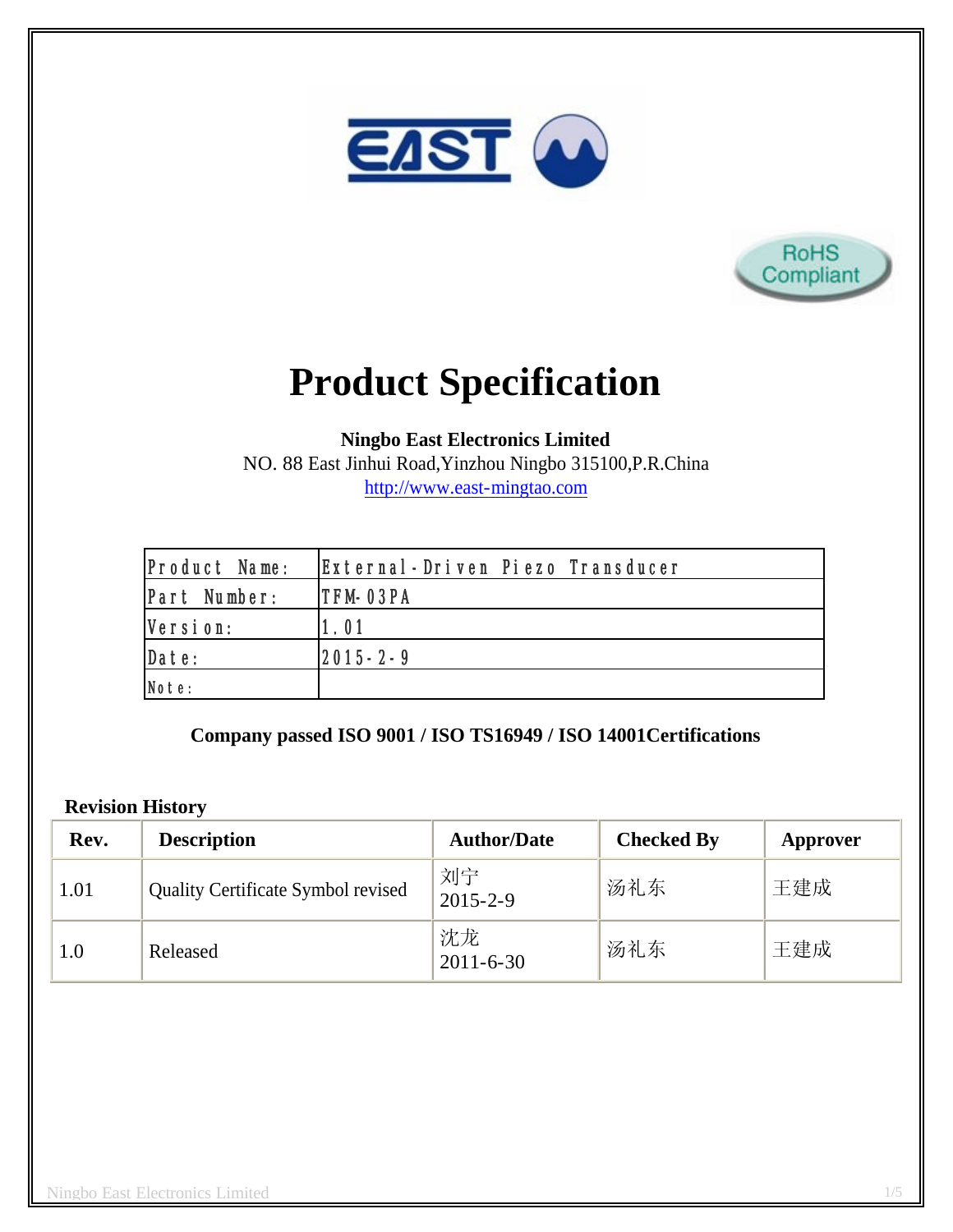#### **1. Part Number TFM-03PA**

## **2. Dimension Drawing (Unit: mm)**



## **3.Specification**

| No.     | <b>Item</b>                  | <b>Specification</b>                |
|---------|------------------------------|-------------------------------------|
| $3 - 1$ | Min. Sound Pressure Level    | 80dB/1.0kHz/5Vp-p square wave /10cm |
| $3 - 2$ | Allowed Input Voltage        | $40Vp-p$                            |
| $3 - 3$ | Capacitance                  | $45\pm30\%$ nF(At 120Hz)            |
| $3 - 4$ | Max. Consumption             | $1.5mA/1.0kHz/5Vp-p$ square wave    |
| $3 - 5$ | <b>Resonant Frequency</b>    | $1.0 \pm 0.5$ kHz                   |
| $3 - 6$ | <b>Operating Temperature</b> | $-20$ ~ $+70^{\circ}$ C             |
| $3 - 7$ | Case Material /Color         | ABS/Black                           |
| $3 - 8$ | Weight                       | 4.4g                                |
| $3 - 9$ | Pin Strength                 | More than 10N                       |

#### **NOTES**:

Test should be made under the conditions of room temperature ( $20\pm10^{\circ}$ C), normal humidity ( $60\pm20^{\circ}$ ) and normal atmospheric pressure. In this case, however, that the judgment is questionable, the test conditions are to be changed to room temperature 20±2℃, relative humidity 60~70% and normal atmospheric pressure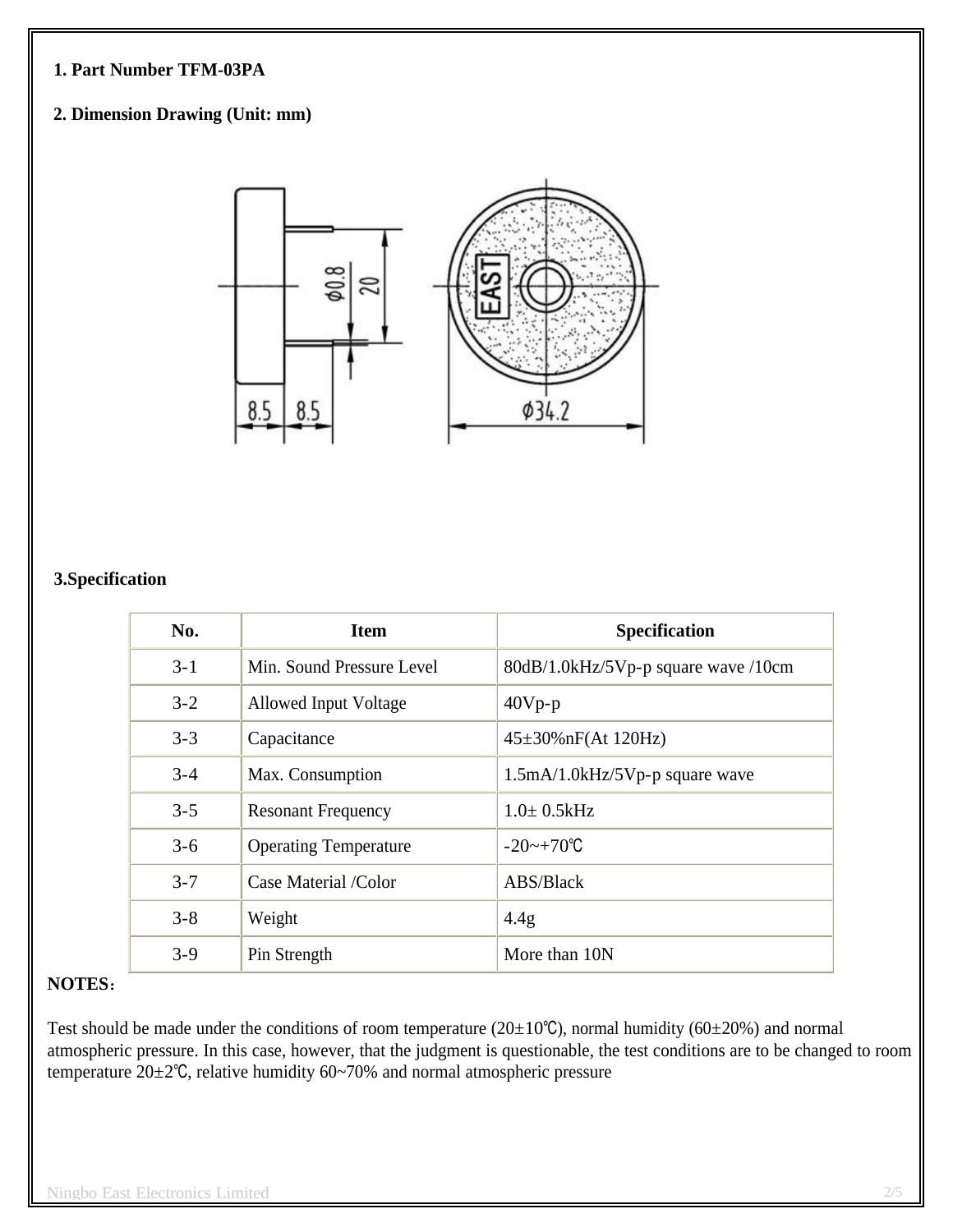

## **5. Reliability Test**

| No.     | <b>Item</b>                                                                        | <b>Method of Test</b>                                                                                                     | <b>Tolerance after</b><br><b>Testing</b>                                                             |  |
|---------|------------------------------------------------------------------------------------|---------------------------------------------------------------------------------------------------------------------------|------------------------------------------------------------------------------------------------------|--|
| $5 - 1$ | Operating<br>Temperature                                                           | $-20$ ~ $+70^{\circ}$ C                                                                                                   | Sound pressure level                                                                                 |  |
| $5 - 2$ | Storage in high<br>temperature                                                     | Storage in $+70^{\circ}$ C test box 96 hours then exposed to the room<br>temperature for 2 hours                          | initial value $\pm 10$ dB<br>Max. consumption<br>value $\pm 20\%$<br>Capacitance value<br>$\pm 20\%$ |  |
| $5 - 3$ | Storage in low<br>temperature                                                      | Storage in $-20^{\circ}$ C test box 96 hours then exposed to the room<br>temperature for 2 hours                          |                                                                                                      |  |
| $5 - 4$ | Life test in the room<br>temperature                                               | Operate the product continuously 5 seconds on 5 seconds off<br>300 hours at rated voltage                                 |                                                                                                      |  |
| $5 - 5$ | Temperature /<br>humidity cycle test                                               | Storage in $+40^{\circ}$ C, 93 $\pm$ 3%RH test box 96 hours then exposed<br>to the room temperature for 2 hours           |                                                                                                      |  |
| $5 - 6$ | Temperature (high<br>and low) cycle test<br><b>Ningbo East Electronics Limited</b> | Conduct the test for 5 cycles without applying power then<br>expose to the room temperature for 2 hours. (See Figure 5-6) | 3/5                                                                                                  |  |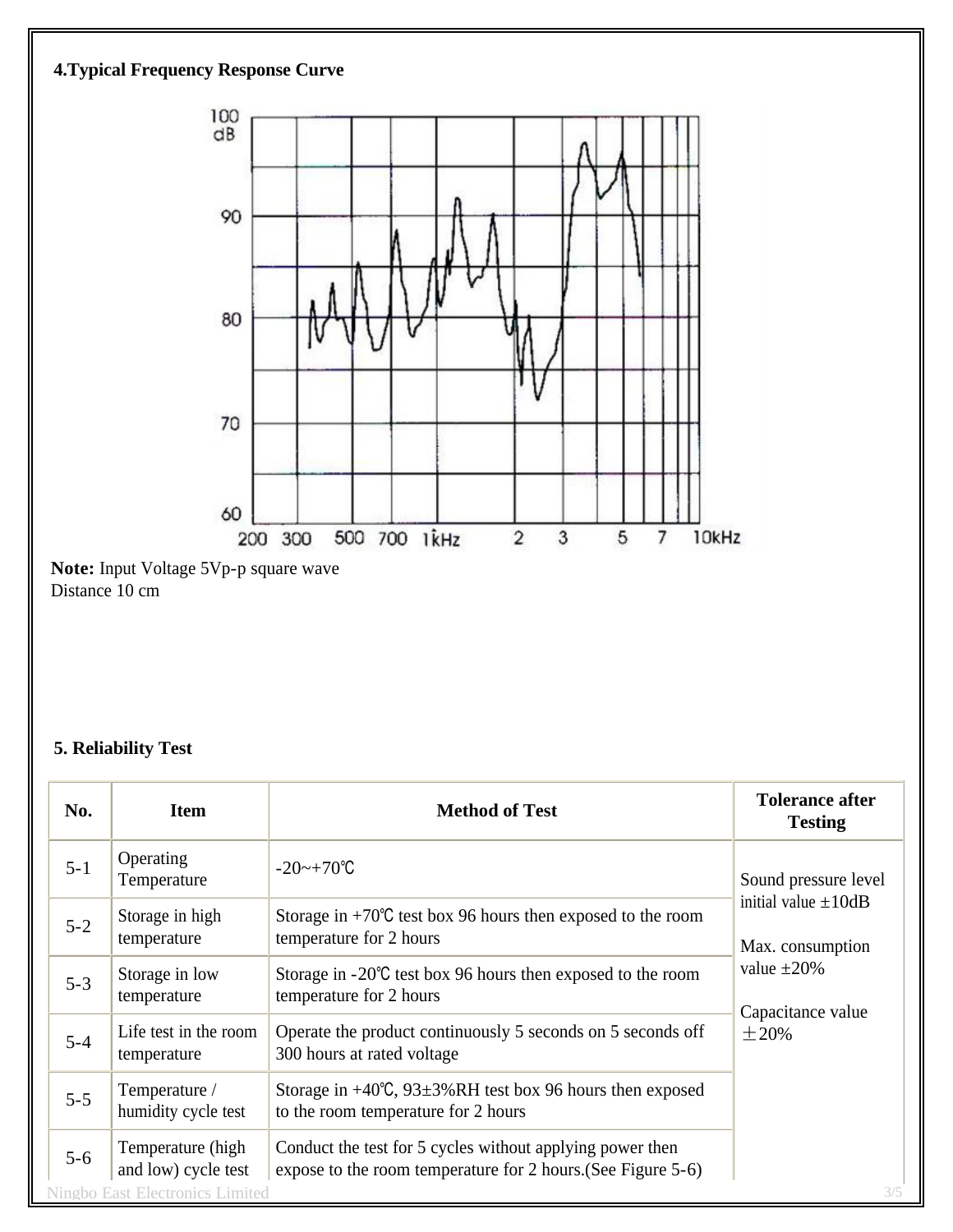| Drop a product naturally from the height of 700mm onto the<br>surface of 100mm thick wooden board. Two directions: upper<br>$5 - 8$<br>Drop test<br>and side of the product are to be applied for this drop test once<br>respectively<br>Dip the connecting pins in soldering at $260 \pm 5^{\circ}$ C for $10 \pm 1$<br>Soldering heat<br>$5-9$<br>resistance test<br>seconds<br>Solder shall be<br>Dip the connecting pins in soldering at $230 \pm 5^{\circ}$ C for $3 \pm 0.5^{\circ}$<br>$5 - 10$<br>Test of soldering<br>seconds | $5 - 7$ | Vibration test | Conduct the test for the directions of $X$ Y and Z for 0.5 hour<br>each (total 1.5 hours). To-and Fri sweep time (from 10 to 55Hz<br>and then 55 to 10) under single amplitude of 0.75mm is 3<br>minute, then expose to the room temperature for 2 hours |                                           |
|----------------------------------------------------------------------------------------------------------------------------------------------------------------------------------------------------------------------------------------------------------------------------------------------------------------------------------------------------------------------------------------------------------------------------------------------------------------------------------------------------------------------------------------|---------|----------------|----------------------------------------------------------------------------------------------------------------------------------------------------------------------------------------------------------------------------------------------------------|-------------------------------------------|
|                                                                                                                                                                                                                                                                                                                                                                                                                                                                                                                                        |         |                |                                                                                                                                                                                                                                                          |                                           |
|                                                                                                                                                                                                                                                                                                                                                                                                                                                                                                                                        |         |                |                                                                                                                                                                                                                                                          |                                           |
| portion                                                                                                                                                                                                                                                                                                                                                                                                                                                                                                                                |         |                |                                                                                                                                                                                                                                                          | attached around over<br>95% of the dipped |

**NOTE**: The pins are allowed to deform after drop test.

Figure 5-6